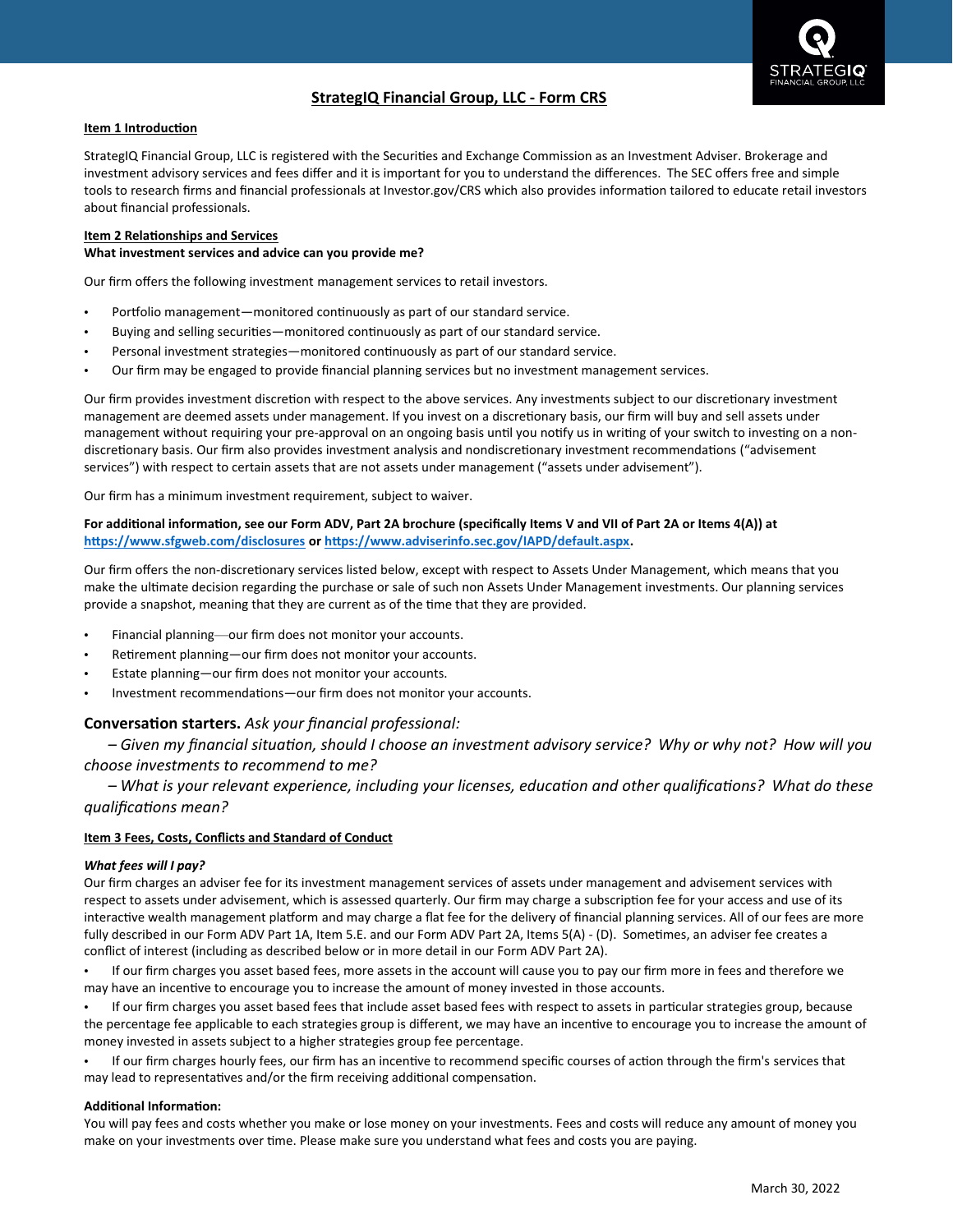**For more detailed information about our fees and costs, see our Form ADV, Part 2A brochure (specifically Items 5(A) - (D)) at <https://www.sfgweb.com/disclosures> o[r https://www.adviserinfo.sec.gov/IAPD/default.aspx.](https://www.adviserinfo.sec.gov/IAPD/default.aspx)**

## **Conversation starters.***Ask your financial professional:*

*– Help me understand how these fees and costs might affect my investments.  If I give you \$10,000 to invest, how much will go to fees and costs, and how much will be invested for me?*

#### *What are your legal obligations to me when acting as my investment adviser? How else does your firm make money and what conflicts of interest do you have?*

*When we act as your investment adviser,* we have to act in your best interest and not put our interest ahead of yours. At the same time, the way we make money creates some conflicts with your interests. You should understand and ask us about these conflicts because they can affect the investment advice we provide to you. Here are examples to help you understand what this means.

#### **Conversation starters.***Ask your financial professional:*

*– How might your conflicts of interest affect me, and how will you address them?*

#### **How do your financial professionals make money?**

Most of our professionals are salaried. These professionals may receive discretionary periodic bonuses that may be related, among other things, to the assets that they service or the revenue that the firm earns. Some of our professionals are not salaried and their compensation may be a fixed fee for services or a variable fee based on our firm's revenues. Our professionals, therefore, may, but do not necessarily, earn (1) higher compensation if our firm manages more of your investments or the value of your investments subject to our management increases or (2) lower compensation if such investments of yours managed by our firm, or their value, decreases.

#### **Do you have other conflicts of interests?**

Yes, they are described in our Form ADV, Part 2A brochure. Below is one of such described conflicts of interest.

*Conflict*: Our firm's recommendation to you to rollover any of your retirement plan assets into an account managed by our firm creates a conflict of interest when our firm receives an additional adviser fee for the investment management of such rolled-over assets. Our firm has an economic incentive to encourage you to (A) roll plan assets into an IRA that is subject to our firm's investment management services and an additional adviser fee or (B) engage our firm to provide advisement services to you, subject to an additional adviser fee, with respect to a retirement account of yours maintained at your employer.

*How our firm addresses the Conflict*: Our firm considers various factors before recommending such rollover, including but not limited to: (i) the investment options available in the plan versus the investment options available in an IRA, (ii) fees and expenses in the plan versus the fees and expenses in an IRA, (iii) the services and responsiveness of the plan's investment professionals versus SFG, (iv) protection of assets from creditors and legal judgments, required minimum distributions, beneficiary options and age considerations, and (vi) employer stock tax consequences, if any. Our firm reminds you that you have four options regarding an existing retirement plan (and can engage in a combination of these options): (a) leave the money in your former employer's plan, if permitted, (b) roll over the assets to your new employer's plan, if one is available and rollovers are permitted, (c) rollover to an IRA, or (d) cash out the account value (which could, depending upon your age, result in adverse tax consequences). Our firm also explains that leaving your plan assets with your old employer or rolling your assets to a plan sponsored by a new employer will result in no compensation to our firm (unless the account maintained at your employer is an asset under advisement, according to your investment advisory agreement with our firm, with respect to which our firm provides investment analysis and recommendation services and receives investment advisory fees). In connection with a rollover of your retirement plan assets to one or more IRAs managed by our firm, our firm and our investment adviser representatives working with you in connection with such rollover serve as your fiduciaries under ERISA, or the Internal Revenue Code, or both.

#### **Additional information:**

**For more detailed information about our conflicts of interests, see our Form ADV, Part 2A brochure (specifically Items IV(G)(3), X(C), XI(B) - (D), and XIV(A)) at<https://www.sfgweb.com/disclosures> o[r https://www.adviserinfo.sec.gov/IAPD/default.aspx.](https://www.adviserinfo.sec.gov/IAPD/default.aspx)** 

#### **Item 4 Disciplinary History**

#### *Do you or your financial professionals have legal or disciplinary history?*

Yes, one of our firm's investment adviser representatives has reportable disclosures. However, our firm and its executive officers do not have any reportable disclosures.  Visit Investor.gov/CRS for a free and simple search tool to research our firm and our financial professionals.

#### **Conversation Starters.***Ask your financial professional:*

*– As a financial professional, do you have any disciplinary history?  For what type of conduct?*

#### **Item 5 Additional Information**

You can find additional information about our services and request a copy of the relationship summary by visiting www.sfgweb.com; emailing at msleuwen@sfgweb.com or calling us at 219-736-8902.

#### **Conversation starters.***Ask your financial professional:*

*– Who is my primary contact person?   Is he or she a representative of an investment adviser or a brokerdealer?  Who can I talk to if I have concerns about how this person is treating me?*